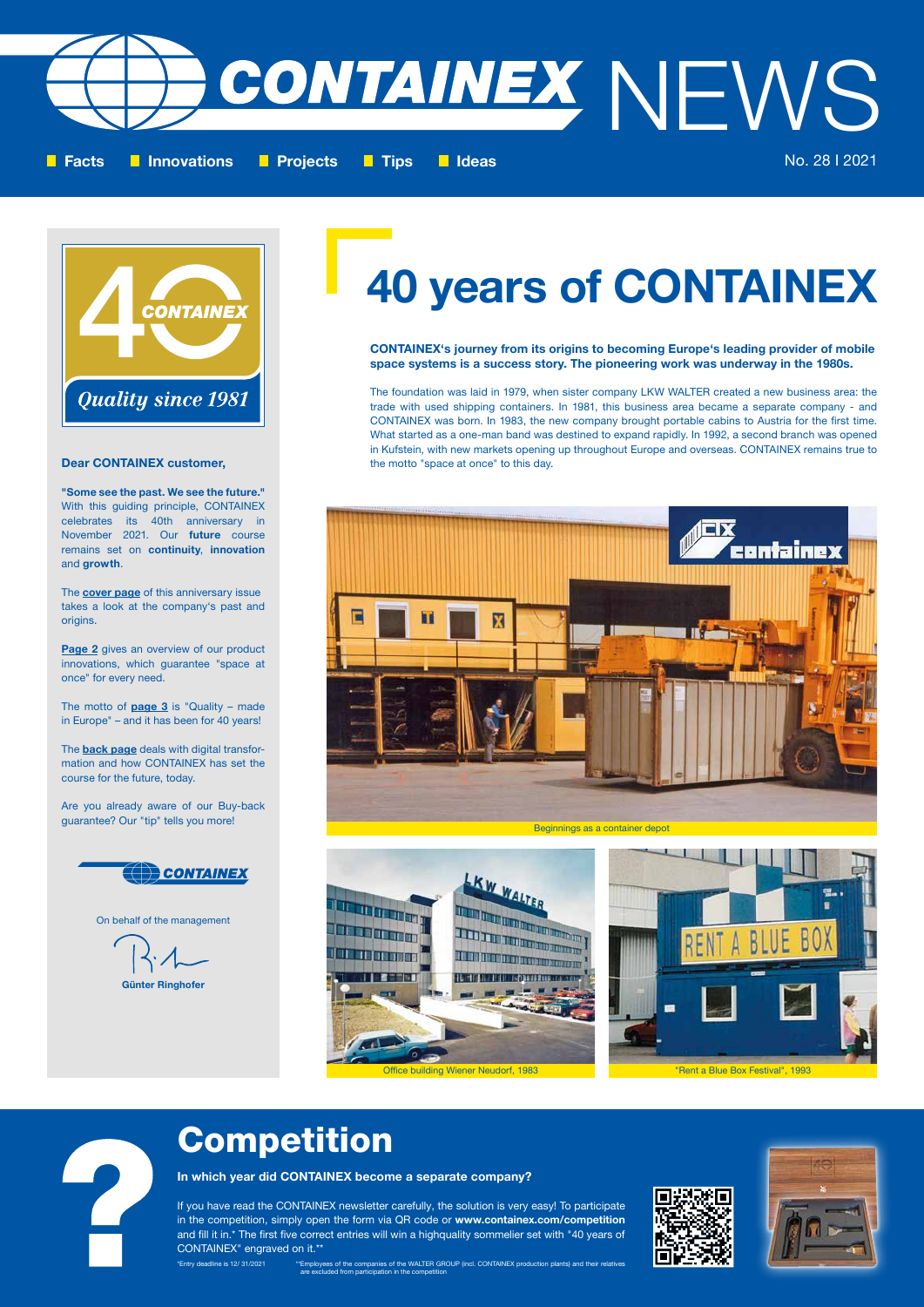







PLUS Line – the space solution for the most demanding requirements



### "Space at once", for every requirement

Creativity, passion and the ability to implement are crucial to product development. This is the only way to continuously create new products and equipment options for a wide variety of uses.

With the needs of our customers in mind, the original "blue boxes" quickly developed into a diverse product portfolio: from the multifeatured CLASSIC Line to the functional BASIC Line and the PLUS Line for the most demanding requirements! By combining with further module types, individual and flexible space solutions can be achieved. Whether as an office or sales room for a wide range of industries, a nursery, a school, accommodation or practical material storage: 40 years of expertise ensure the right space solution for every need. Room modules can be purchased or rented from an extensive in-house inventory of over 40,000 units. Additionally, our numerous CONTAINEX hire partners have a rental fleet of over 120,000 units. Prompt availability and fast delivery are guaranteed due to more than 250 depots all over Europe.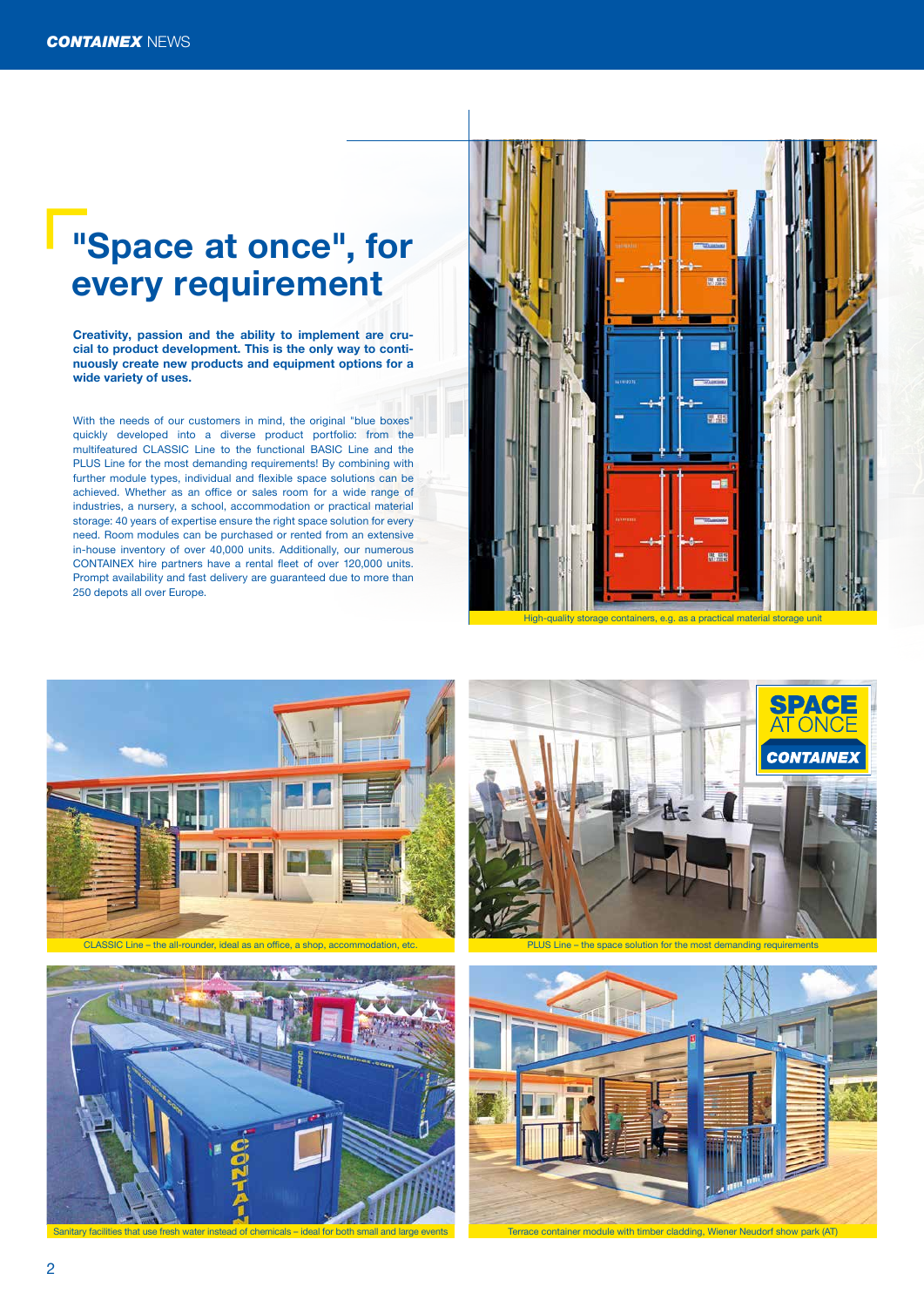



It is a major concern to us as a company to act in such a way that the environment is protected in the best possible way. That is why we attach great importance to the lowest possible energy consumption and to CO<sub>2</sub>-reduction.

### "Made in Europe" quality

From the very beginnings, CONTAINEX was focused on "Made in Europe" quality by manufacturing in its own European factories according to the strict environmental seal set by "GREEN technology". We now save over 50,000 tonnes of CO2 per year thanks to product innovations, an efficient transport strategy and

state-of-theart insulation systems, making a valuable contribution to protecting the environment. In addition to new containers and cabins, previously used space solutions are re-used and offered under the "TOP USED" brand.





Production according to strict environmental and quality standards – ARCONT production plant, SI